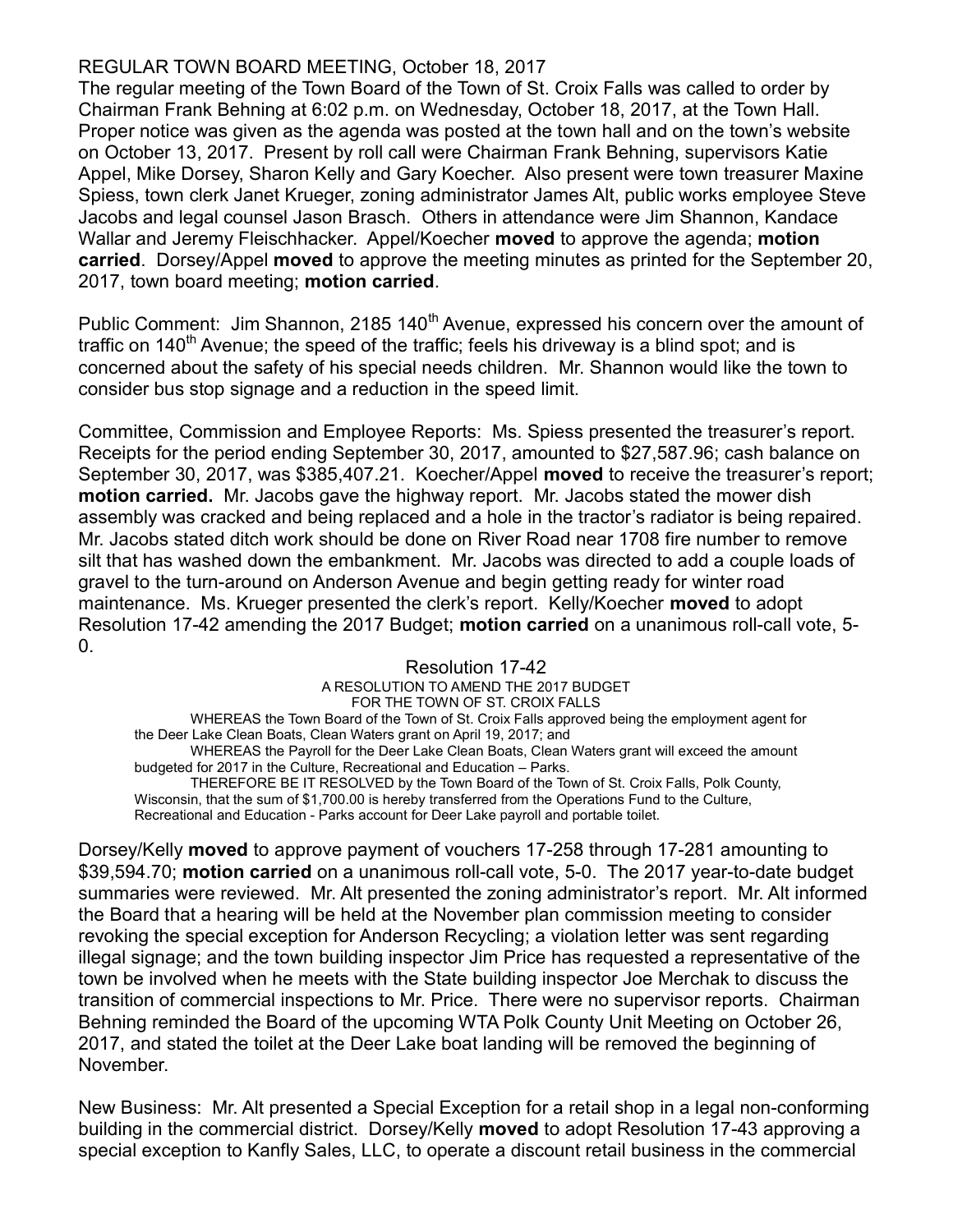### district; motion carried on a unanimous roll-call vote, 5-0.

Resolution 17-43

#### A RESOLUTION GRANTING A SPECIAL EXCEPTION

TO KANFLY SALES, LLC TO OPERATE A DISCOUNT RETAIL BUSINESS IN THE COMMERCIAL DISTRICT

WHEREAS Kanfly Sales, LLC filed an application with the Town of St. Croix Falls Zoning Office to operate a discount retail business at 1964 US Highway 8, located in the NE ¼ of NW ¼ of Section 35, T34N, R18W, and identified as Tax Parcel No. 044-00977-0000, and

WHEREAS Chapter III, Section C, 3. Commercial District, c. (3) changes of use in a non-conforming structure or property requires a Special Exception; and

WHEREAS the Plan Commission did conduct a public hearing on the matter and did recommend approval on October 11, 2017, for the special exception with conditions to operate a discount retail business in the NE ¼ of NW ¼ of Section 35.

THEREFORE BE IT RESOLVED that the Town Board of the Town of St. Croix Falls, Polk County, Wisconsin, does hereby concur with the Town Plan Commission to grant a special exception to Kanfly Sales, LLC to operate a discount retail business at 1964 US Highway 8, located in the NE 1/4 of NW 1/4 of Section 35 and identified as tax parcel #044-00977-0000 subject to the following conditions:

1. The business will obey all laws and obtain and maintain all proper licenses and permits;

2. This special exception shall terminate upon the sale or transfer of ownership of either the parcel of land or the business itself; and

3. Any formal complaint lodged against the use in the first year of operation will lead to an automatic review of the special exception permit by the Plan Commission and/or Town Board at the next possible meeting.

 BE IT FURTHER RESOLVED that this special exception is conditioned on the applicants obtaining the necessary and required permits, if any, from Polk County and various agencies of the State of Wisconsin, and

 BE IT FURTHER RESOLVED that this special exception must be exercised by application for the necessary permits within twelve (12) months of the date of this Resolution.

Chairman Behning stated Scott Construction representative Terry Matson called him and requested the Town to consider helping pay for his error of chip sealing Peer Avenue. The Board requested that Mr. Matson attend the November town board meeting. A resolution setting the date and time for the 2018 budget hearing and calling a special town meeting of the electors was presented. Appel/Kelly moved to adopt Resolution 17-44 setting the date, time and location of the public hearing on the proposed 2018 budget and calling a special town meeting of the town electors; motion carried on a unanimous roll-call vote, 5-0.

#### Resolution 17-44

A RESOLUTION TO SET DATE, TIME, AND LOCATION OF PUBLIC HEARING ON THE PROPOSED 2018 BUDGET FOR THE TOWN OF ST. CROIX FALLS

AND TO CALL A SPECIAL MEETING OF THE ELECTORS

### OF THE TOWN OF ST. CROIX FALLS

WHEREAS, Wisconsin Statute 65.90 requires a public hearing on the annual budget for a Town; and WHEREAS, Wisconsin Statutes requires the calling of a special Town meeting to approve and adopt the tax levy;

THEREFORE BE IT RESOLVED, that the Town Board of the Town of St. Croix Falls, Polk County, pursuant to Wisconsin Statute 65.90 calls a public hearing on the proposed 2018 budget for the Town of St. Croix Falls in Polk County to be held on  $15<sup>th</sup>$  day of November, 2017, commencing at 7:00 p.m. at the Town Hall;

BE IT FURTHER RESOLVED, that the Town Board of the Town of St. Croix Falls Calls pursuant to Wisconsin Statutes 60.12(1)(c) a special town meeting of the electors on 15<sup>th</sup> day of November, 2017, to begin immediately following completion of the public hearing on the proposed 2018 Budget, for the following purposes;

1. To approve the 2017 town tax levy to be collected in 2018 pursuant to 60.10(1) (a) of Wisconsin Statutes.

Quotes were reviewed for tree trimming along town roads. Dorsey/Kelly moved to approve Reiten's quote for tree trimming not to exceed five thousand dollars (\$5,000) total; motion carried on a unanimous roll-call vote, 5-0. Discussion was had regarding reimbursement for use of personal phone for work. Dorsey/Kelly moved to approve (\$50) fifty dollar per month reimbursement for use of personal phone; motion carried on a unanimous roll-call vote, 5-0.

No closing public comment was had.

Future Agenda Items: Discussion of signage on 140<sup>th</sup> Avenue.